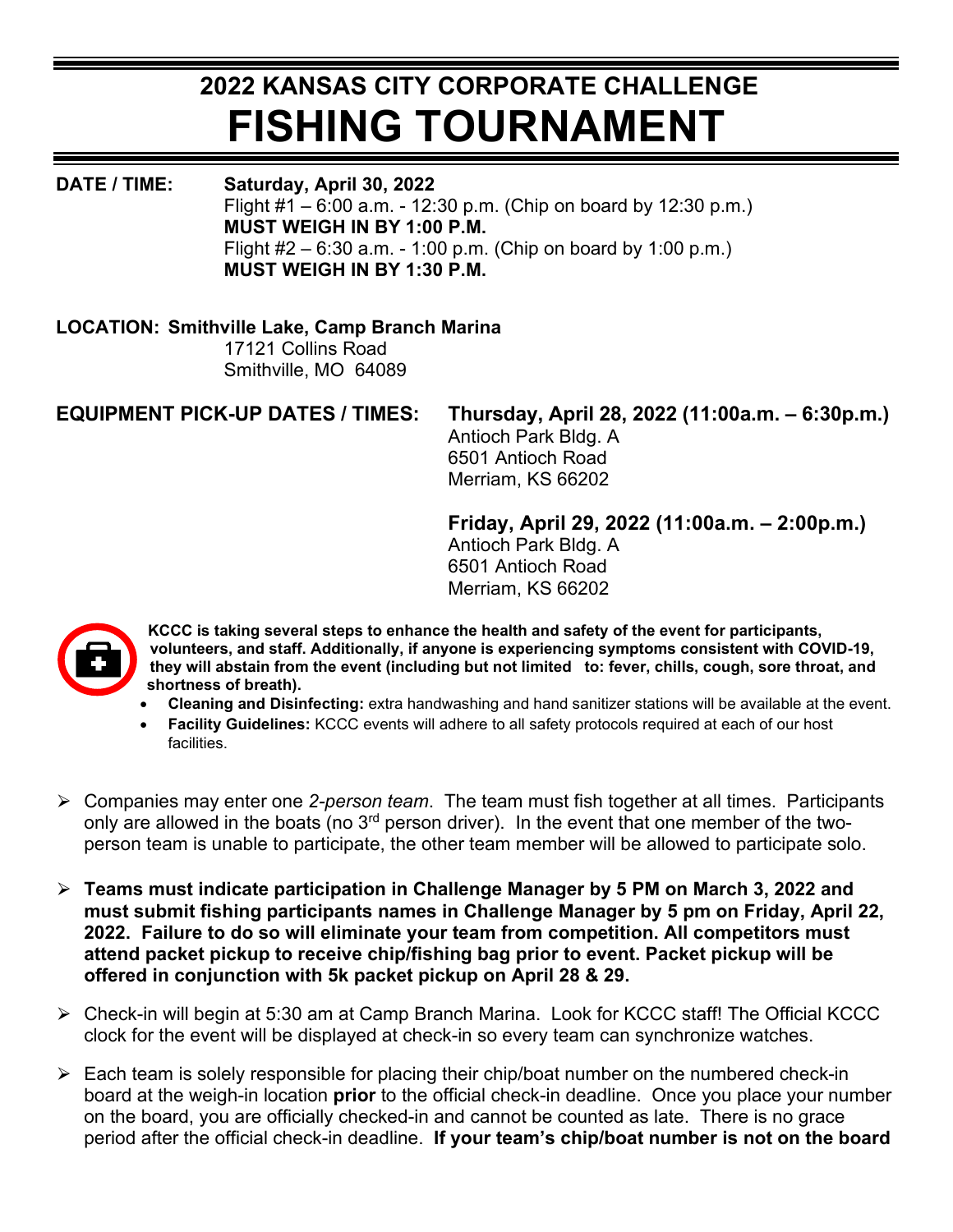**prior to the check-in deadline of 12:30 p.m. for Flight #1, and 1:00 p.m. for Flight #2 your team will not be allowed to weigh in. No exceptions.**

 $\blacktriangleright$ 

- ⮚ **Missouri State rules will apply (for both boating and legal fish). Citations can be handed out on site by Missouri Conservation Agents for failure to keep fish separate and too many fish. Anglers must also have the proper fishing permits if you're from Kansas you can either purchase a non-resident fishing permit or a daily permit. Same goes for resident anglers they can either purchase a resident permit or a daily permit. To purchase a license, call 1-800-392-4115 or visit [http://huntfish.mdc.mo.gov/permits.](http://huntfish.mdc.mo.gov/permits) Licenses cannot be purchased at Camp Branch Marina.**
- ⮚ Winners will be determined by the TOTAL weight of their 6 legal LARGE MOUTH bass and 15 legal CRAPPIE, per individual. **MDC regulations at Smithville Lake in Clay County will allow anglers to keep a daily limit of 30 crappie, but no more than 15 crappie harvested can be greater than 9 inches in total length. With that said, KCCC still has a 15 crappie limit per angler.**
- ⮚ (**A legal bass is defined as any LARGE MOUTH bass over 15"** No White Bass, Small Mouth, or Hybrids. **THERE IS NO MINIMUM LENGTH LIMIT FOR EITHER WHITE OR BLACK CRAPPIE.**
- $\triangleright$  Participants will compete against companies within their own division.
- ⮚ There is a fee of **\$6.00** per vehicle, or **\$14.00** per vehicle w/ boat to enter the Camp Branch Marina area. *This fee will be paid by KCCC for participants arriving on time for their flight in the Fishing Tournament*. *Any fisherman arriving later in the day will need to inform the cashier that they are part of the KCCC fishing tournament.*
- $\triangleright$  Tournament format will consist of two flights. Flight #1 will fish from 6:00 a.m. to 12:30 p.m. **Flight #1 must be Weighed in by 1:00 p.m.** Flight #2 will fish from 6:30 a.m. to 1:00 p.m. **Flight #2 must be Weighed in by 1:30 p.m. No exceptions.**
- $\triangleright$  KCCC will be monitoring the weather from the marina; participants need to monitor conditions and the forecast as well. Please use the KCCC rain-out number 913-686-6030x15 or check the KCCC website [\(www.kccorporatechallenge.com\)](http://www.kccorporatechallenge.com/).
- $\triangleright$  All participants must have their Missouri State Fishing License with them on the day of the tournament.
- $\triangleright$  The penalty for a dead bass is one-half the total weight of that fish. There is no penalty for dead crappie.
- $\triangleright$  Life Jackets must be worn at all times the boat is running and must be Coast Guard approved.
- $\triangleright$  Live wells are mandatory. Rental boats need to use coolers and aerator.
- ⮚ **Canoes, paddle boats, paddle boards, or kayaks are not allowed.**
- $\triangleright$  Live bait will be allowed.
- $\triangleright$  Fishing from the shore is allowed.